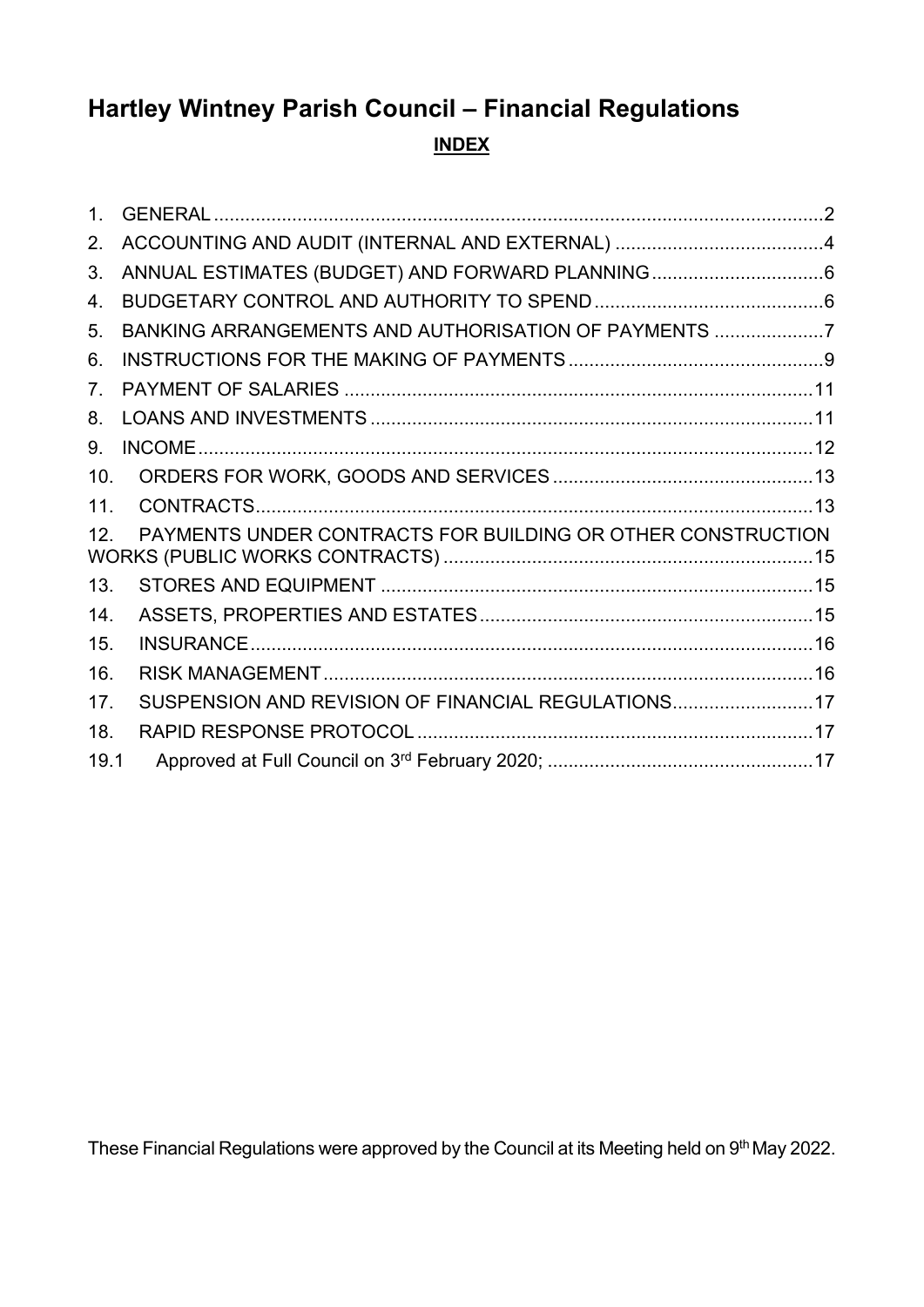## <span id="page-1-0"></span>**1. GENERAL**

- 1.1. These financial regulations govern the conduct of financial management by the council and may only be amended or varied by resolution of the council. Financial regulations are one of the council's three governing policy documents providing procedural guidance for members and officers. Financial regulations must be observed in conjunction with the council's standing orders<sup>[1](#page-1-1)</sup> and any individual financial regulations relating to contracts.
- 1.2. The council is responsible in law for ensuring that its financial management is adequate and effective and that the council has a sound system of internal control which facilitates the effective exercise of the council's functions, including arrangements for the management of risk.
- 1.3. The council's accounting control systems must include measures:
	- for the timely production of accounts;
	- that provide for the safe and efficient safeguarding of public money;
	- to prevent and detect inaccuracy and fraud; and
	- identifying the duties of officers.
- 1.4. These financial regulations demonstrate how the council meets these responsibilities and requirements.
- 1.5. At least once a year, prior to approving the Annual Governance Statement, the council must review the effectiveness of its system of internal control which shall be in accordance with proper practices.
- 1.6. A deliberate or wilful breach of these Regulations by an employee may give rise to disciplinary proceedings.
- 1.7. Members of Council are expected to follow the instructions within these Regulations and not to entice employees to breach them. Failure to follow instructions within these Regulations brings the office of Councillor into disrepute.
- 1.8. The Responsible Financial Officer (RFO) holds a statutory office to be appointed by the council. The Executive Clerk has been appointed as RFO for this council and these regulations will apply accordingly.
- 1.9. The RFO;
	- acts under the policy direction of the council:
	- administers the council's financial affairs in accordance with all Acts, Regulations and proper practices;

<span id="page-1-1"></span><sup>1</sup> Model standing orders for councils are available in Local Councils Explained © 2018 National Association of Local Councils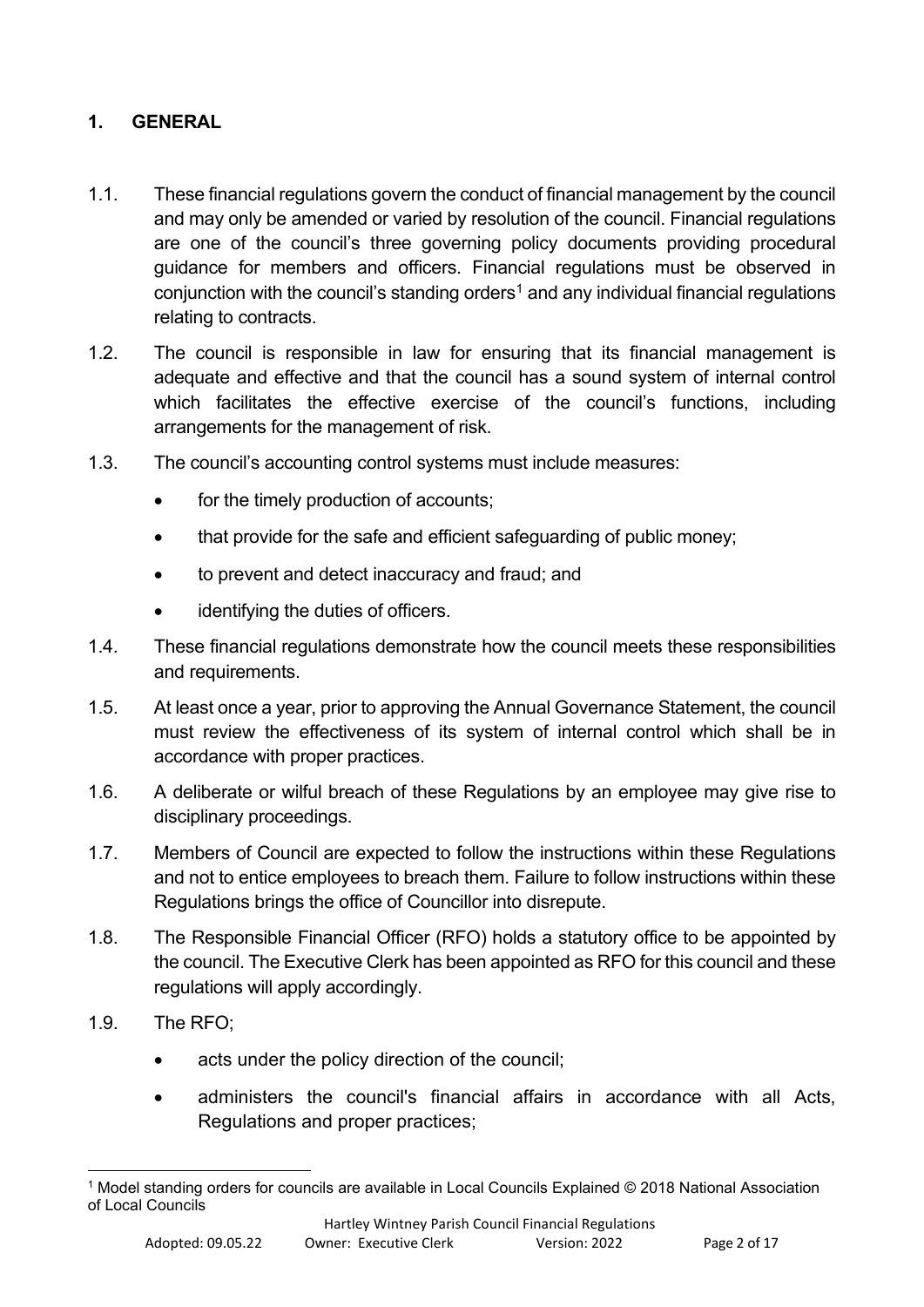- determines on behalf of the council its accounting records and accounting control systems;
- ensures the accounting control systems are observed;
- maintains the accounting records of the council up to date in accordance with proper practices;
- assists the council to secure economy, efficiency and effectiveness in the use of its resources; and
- produces financial management information as required by the council.
- 1.10. The accounting records determined by the RFO shall be sufficient to show and explain the council's transactions and to enable the RFO to ensure that any income and expenditure account and statement of balances, or record of receipts and payments and additional information, as the case may be, or management information prepared for the council from time to time comply with the Accounts and Audit Regulations.
- 1.11. The accounting records determined by the RFO shall contain:
	- entries from day to day of all sums of money received and expended by the council and the matters to which the income and expenditure or receipts and payments account relate;
	- a record of the assets and liabilities of the council; and
	- wherever relevant, a record of the council's income and expenditure in relation to claims made, or to be made, for any contribution, grant or subsidy.
- 1.12. The accounting control systems determined by the RFO shall include:
	- procedures to ensure that the financial transactions of the council are recorded as soon as reasonably practicable and as accurately and reasonably as possible;
	- procedures to enable the prevention and detection of inaccuracies and fraud and the ability to reconstruct any lost records;
	- identification of the duties of officers dealing with financial transactions and division of responsibilities of those officers in relation to significant transactions;
	- procedures to ensure that uncollectable amounts, including any bad debts are not submitted to the council for approval to be written off except with the approval of the RFO and that the approvals are shown in the accounting records; and
	- measures to ensure that risk is properly managed.
- 1.13. The council is not empowered by these Regulations or otherwise to delegate certain specified decisions. In particular any decision regarding: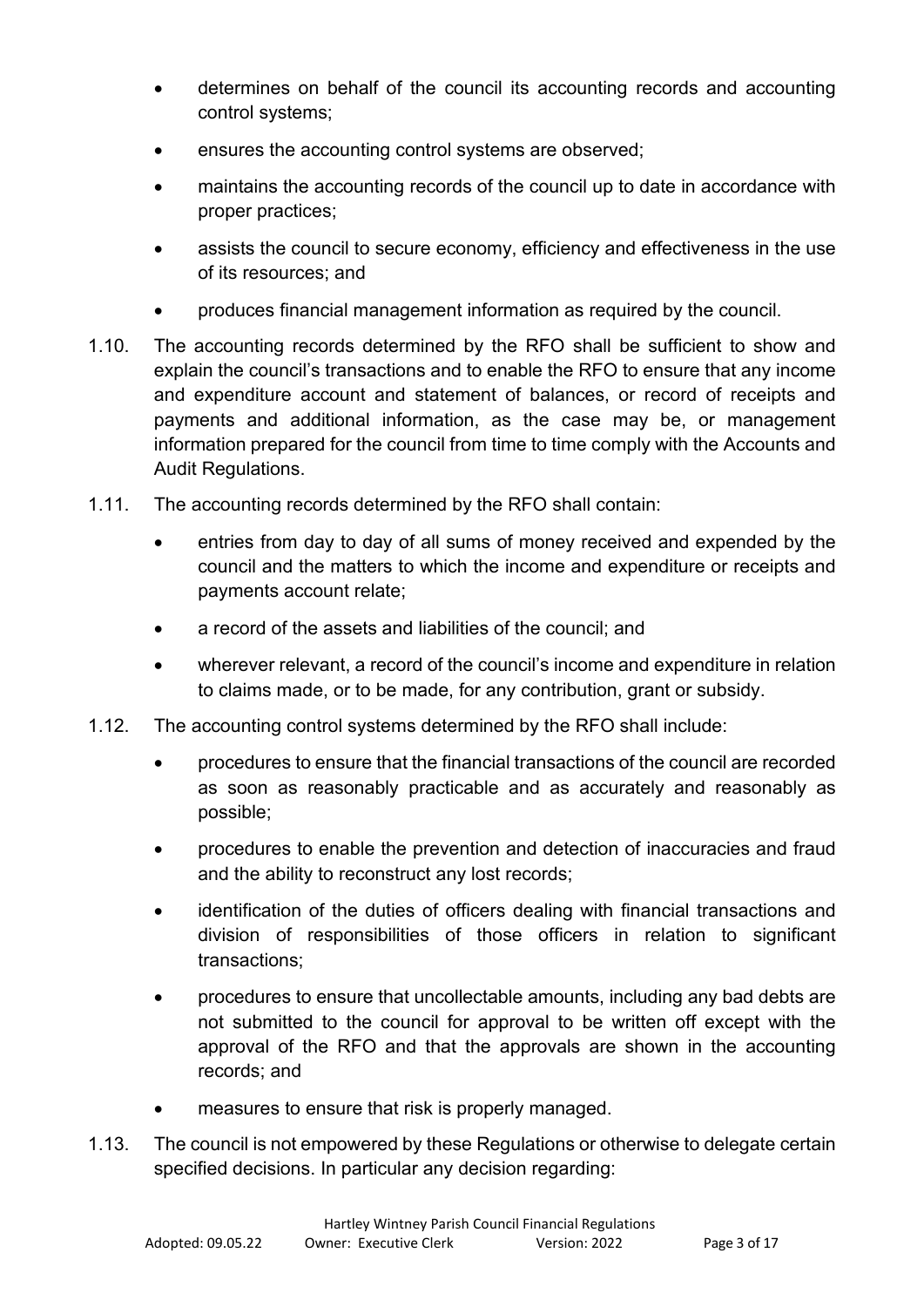- setting the final budget or the precept (council tax requirement);
- approving accounting statements;
- approving an annual governance statement;
- borrowing;
- writing off bad debts:
- declaring eligibility for the General Power of Competence; and
- addressing recommendations in any report from the internal or external auditors,

shall be a matter for the full council only, by review and recommendation of the Finance Committee..

- 1.14. In addition the council must:
	- determine and keep under regular review the bank mandate for all council bank accounts;
	- approve any grant or a single commitment in excess of £5,000; and
	- in respect of the annual salary for any employee have regard to recommendations about annual salaries of employees made by the relevant Committee in accordance with its terms of reference.
- 1.15. In these financial regulations, references to the Accounts and Audit Regulations or 'the regulations' shall mean the regulations issued under the provisions of section 27 of the Audit Commission Act 1998, or any superseding legislation, and then in force unless otherwise specified.

In these financial regulations the term 'proper practice' or 'proper practices' shall refer to guidance issued in *Governance and Accountability for Local Councils – a Practitioners' Guide (England)* issued by the Joint Practitioners Advisory Group (JPAG), available from the websites of NALC and the Society for Local Council Clerks (SLCC).

# <span id="page-3-0"></span>**2. ACCOUNTING AND AUDIT (INTERNAL AND EXTERNAL)**

- 2.1. All accounting procedures and financial records of the council shall be determined by the RFO in accordance with the Accounts and Audit Regulations, appropriate Guidance and proper practices.
- 2.2. On a regular basis, at least once in each quarter, and at each financial year end, a member other than the Finance Committee Chairman shall be appointed to verify bank reconciliations (for all accounts) produced by the RFO. The member shall sign the reconciliations and the original bank statements (or similar document) as evidence of verification. This activity shall on conclusion be reported, including any exceptions, to and noted by the council Finance Committee.
- 2.3. The RFO shall complete the annual statement of accounts, annual report, and any related documents of the council contained in the Annual Return (as specified in proper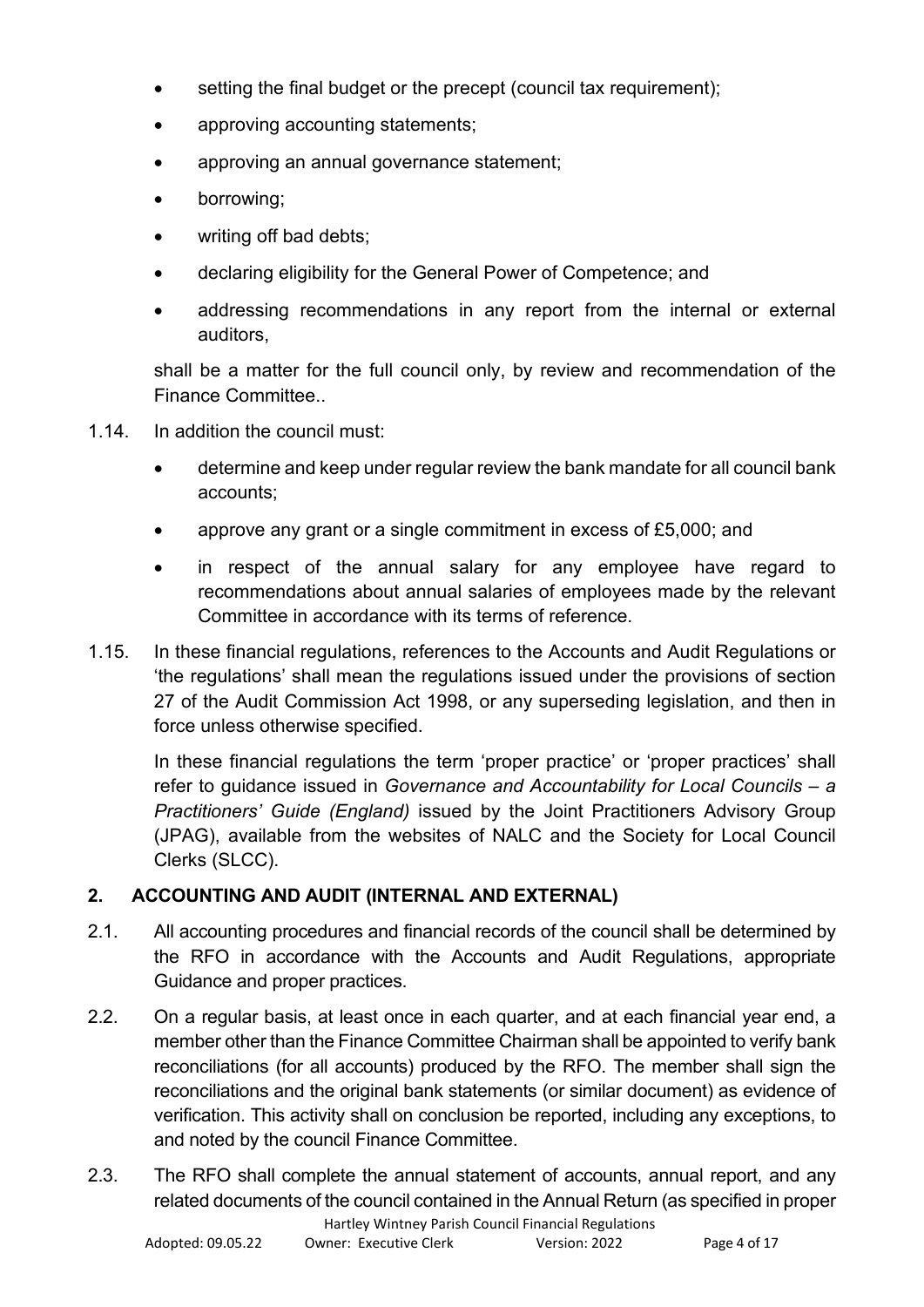practices) as soon as practicable after the end of the financial year and having certified the accounts shall submit them and report thereon to the council within the timescales set by the Accounts and Audit Regulations.

- 2.4. The council shall ensure that there is an adequate and effective system of internal audit of its accounting records, and of its system of internal control in accordance with proper practices. Any officer or member of the council shall make available such documents and records as appear to the council to be necessary for the purpose of the audit and shall, as directed by the council, supply the RFO, internal auditor, or external auditor with such information and explanation as the council considers necessary for that purpose.
- 2.5. The internal auditor shall be appointed by and shall carry out the work in relation to internal controls required by the council in accordance with proper practices.
- 2.6. The internal auditor shall:
	- be competent and independent of the financial operations of the council;
	- report to council in writing, or in person, on a regular basis with a minimum of one annual written report during each financial year;
	- to demonstrate competence, objectivity and independence, be free from any actual or perceived conflicts of interest, including those arising from family relationships; and
	- have no involvement in the financial decision making, management or control of the council.
- 2.7. Internal or external auditors may not under any circumstances:
	- perform any operational duties for the council;
	- initiate or approve accounting transactions; or
	- direct the activities of any council employee, except to the extent that such employees have been appropriately assigned to assist the internal auditor.
- 2.8. For the avoidance of doubt, in relation to internal audit the terms 'independent' and 'independence' shall have the same meaning as is described in proper practices.
- 2.9. The RFO shall make arrangements for the exercise of electors' rights in relation to the accounts including the opportunity to inspect the accounts, books, and vouchers and display or publish any notices and statements of account required by Audit Commission Act 1998, or any superseding legislation, and the Accounts and Audit Regulations.
- 2.10. The RFO shall, without undue delay, bring to the attention of all councillors any correspondence or report from internal or external auditors.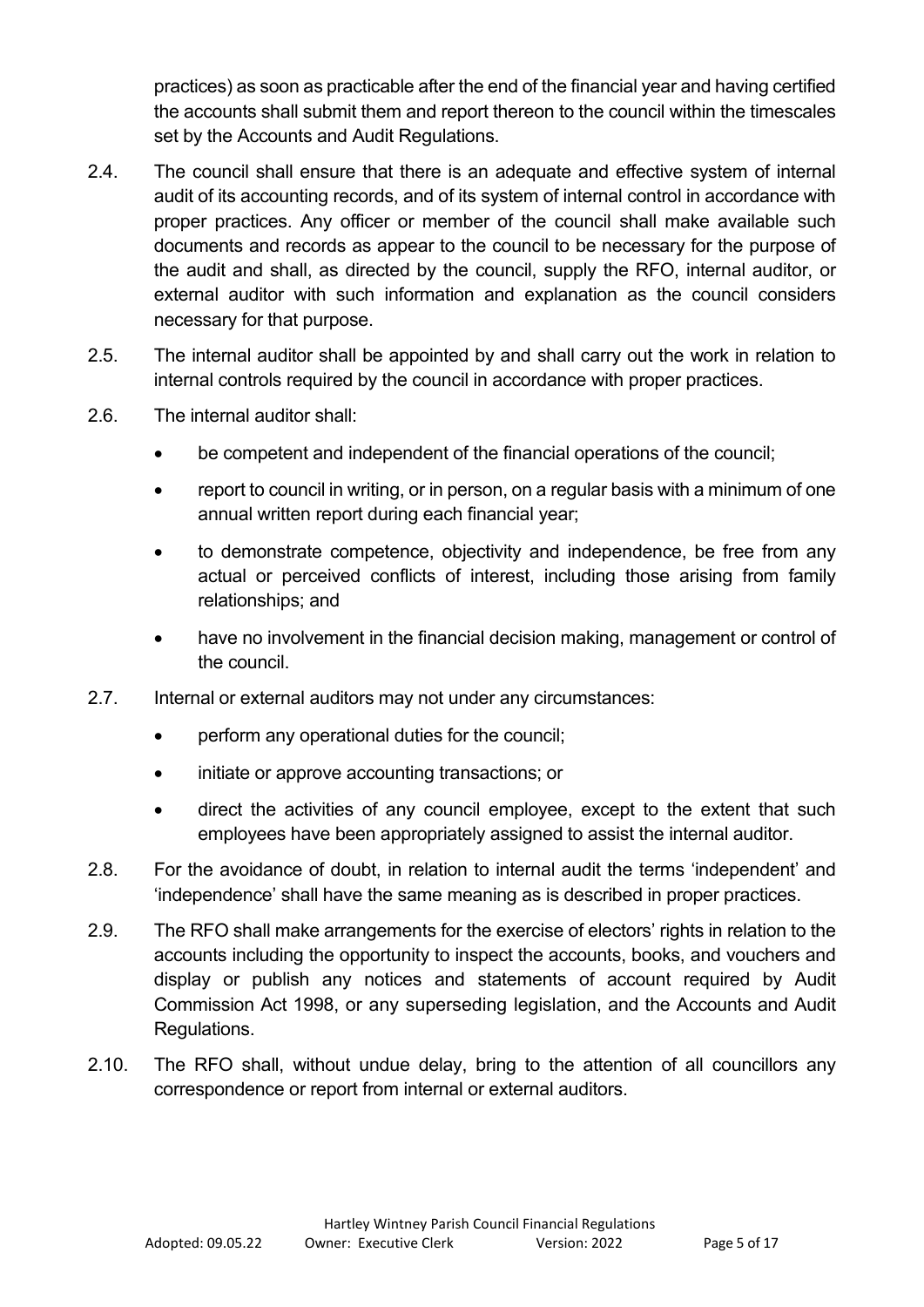## <span id="page-5-0"></span>**3. ANNUAL ESTIMATES (BUDGET) AND FORWARD PLANNING**

- 3.1. Each committee shall review its three year forecast of revenue and capital receipts and payments. Having regard to the forecast, it shall thereafter formulate and submit proposals for the following financial year to the council not later than the end of November each year including any proposals for revising the forecast.
- 3.2. The RFO must each year, by no later than December, prepare detailed estimates of all receipts and payments including the use of reserves and all sources of funding for the following financial year in the form of a budget to be considered by the relevant committee and the council.
- 3.3. The council shall consider annual budget proposals in relation to the council's three year forecast of revenue and capital receipts and payments including recommendations for the use of reserves and sources of funding and update the forecast accordingly.
- 3.4. The council shall fix the precept (council tax requirement), and relevant basic amount of council tax to be levied for the ensuing financial year not later than by the end of January each year. The RFO shall issue the precept to the billing authority and shall supply each member with a copy of the approved annual budget.
- 3.5. The approved annual budget shall form the basis of financial control for the ensuing year.

## <span id="page-5-1"></span>**4. BUDGETARY CONTROL AND AUTHORITY TO SPEND**

- 4.1. Expenditure on revenue items may be authorised up to the amounts included for that class of expenditure in the approved budget. This authority is to be determined by:
	- the council for all items over £5,000; unless authorised by Finance Committee of up to £15,000;
	- a duly delegated committee of the council for items under £5000; or
	- the Executive Clerk, in conjunction with Chairman of Council or Chairman of the appropriate committee, for any items below £1000.

Such authority is to be evidenced by a Minute or by an authorisation slip (or email) duly signed by the Clerk, and where necessary also by the appropriate Chairman.

Contracts may not be disaggregated to avoid controls imposed by these regulations.

- 4.2. No expenditure may be authorised that will exceed the amount provided in the revenue budget for that class of expenditure other than by resolution of the council, or duly delegated committee. During the budget year and with the approval of council having considered fully the implications for public services, unspent and available amounts may be moved to other budget headings or to an earmarked reserve as appropriate ('virement').
- 4.3. Unspent provisions in the revenue or capital budgets for completed projects shall not be carried forward to a subsequent year.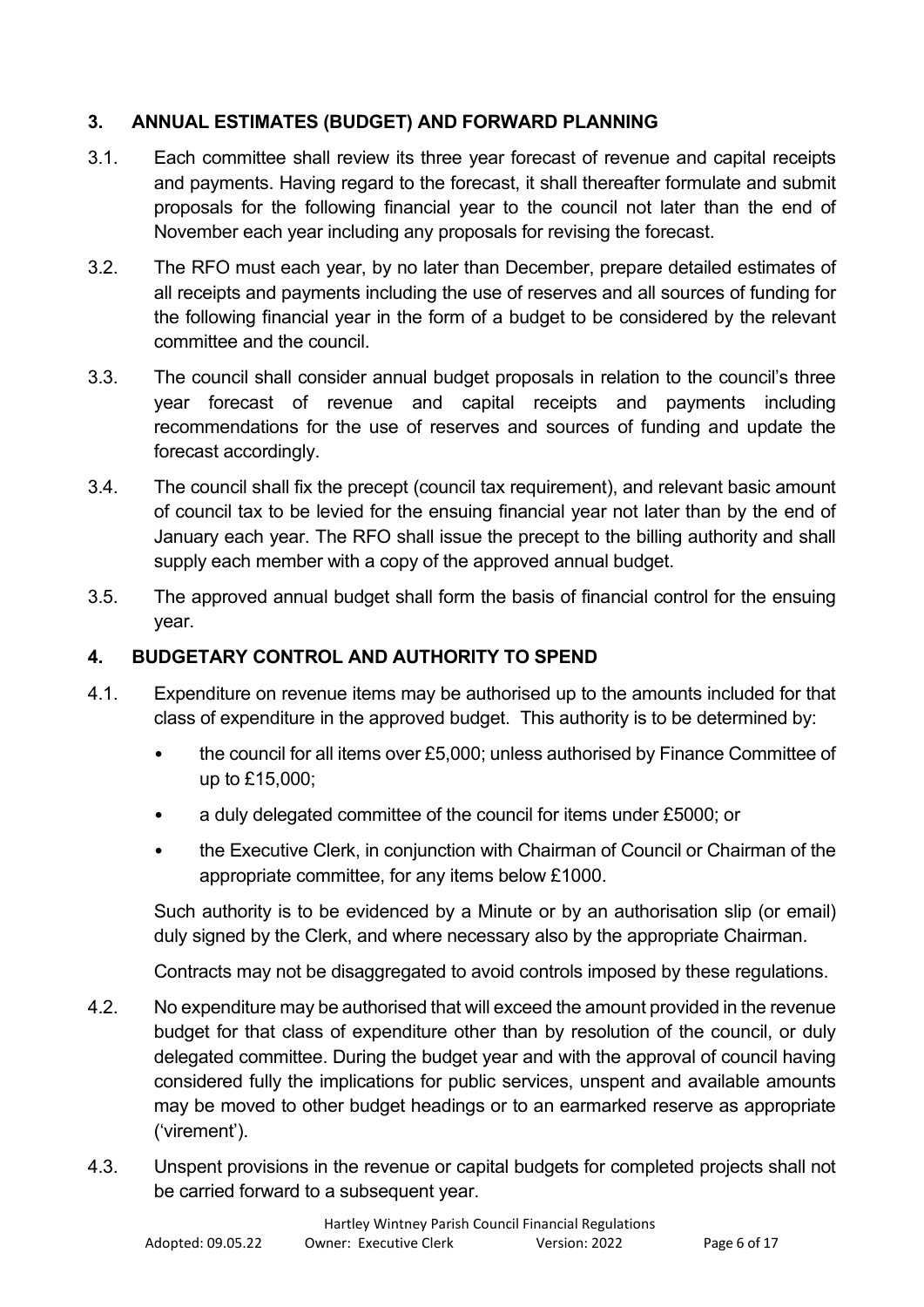- 4.4. The salary budgets are to be reviewed at least annually in November for the following financial year and such review shall be evidenced by a hard copy schedule signed by the Executive Clerk and the Chairman of Council or relevant committee. The RFO will inform committees of any changes impacting on their budget requirement for the coming year in good time.
- 4.5. The Executive Clerk may authorise revenue expenditure on behalf of the council which in the Executive Clerk's judgement it is necessary to carry out. Such expenditure includes repair, replacement or other work, whether or not there is any budgetary provision for the expenditure, subject to a limit of £1000. The Executive Clerk shall report such action to the Chairman, and Chairman of relevant Standing Committee, if applicable, as soon as possible and to the council as soon as practicable thereafter.
- 4.6. No expenditure shall be authorised in relation to any capital project and no contract entered into or tender accepted involving capital expenditure unless the council is satisfied that the necessary funds are available and the requisite borrowing approval has been obtained.
- 4.7. All capital works shall be administered in accordance with the council's standing orders and financial regulations relating to contracts.
- 4.8. The RFO shall regularly provide the council with a statement of receipts and payments to date under each head of the budgets, comparing actual expenditure to the appropriate date against that planned as shown in the budget. These statements are to be prepared at least at the end of each financial quarter and shall show explanations of material variances. For this purpose "material" shall be in excess of £500 or 15% of the budget.
- 4.9. Changes in earmarked reserves shall be approved by council as part of the budgetary control process.

# <span id="page-6-0"></span>**5. BANKING ARRANGEMENTS AND AUTHORISATION OF PAYMENTS**

- 5.1. The council's banking arrangements, including the bank mandate, shall be made by the RFO and approved by the council; banking arrangements may not be delegated to a committee. They shall be regularly reviewed for safety and efficiency.
- 5.2. The RFO shall prepare a schedule of payments requiring authorisation, forming part of the Agenda for the Meeting and present the schedule to council or committee. The council / committee shall review the schedule for compliance and, having satisfied itself shall authorise payment by a resolution of the council or committee. A detailed list of all payments shall be disclosed within or as an attachment to the minutes of the meeting at which payment was authorised. Personal payments (including salaries, wages, expenses and any payment made in relation to the termination of a contract of employment) may be summarised to remove public access to any personal information.
- 5.3. All invoices for payment shall be examined, verified and certified by the RFO to confirm that the work, goods or services to which each invoice relates has been received, carried out, examined and represents expenditure previously approved by the council.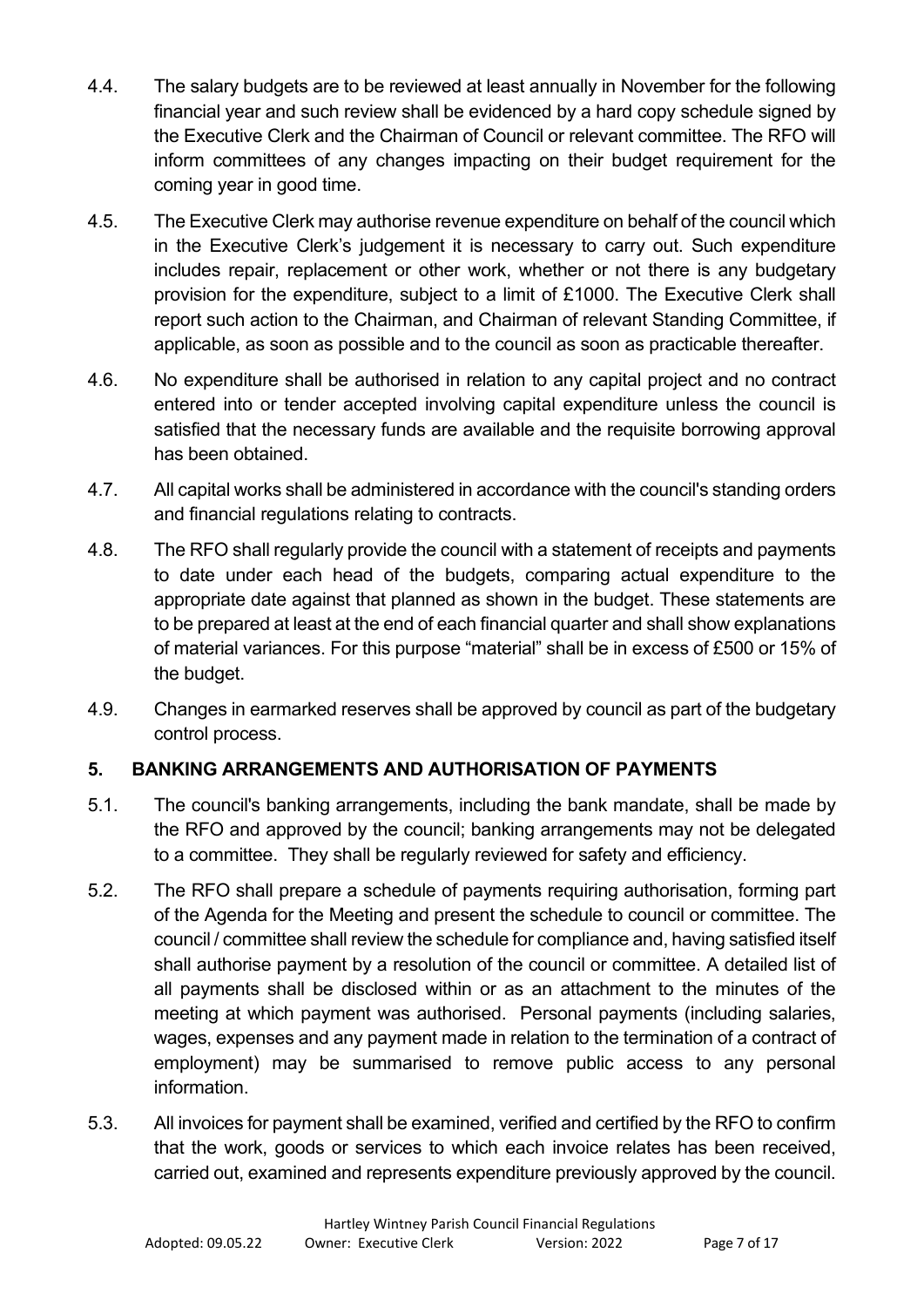- 5.4. The RFO shall examine invoices for arithmetical accuracy and analyse them to the appropriate expenditure heading. The RFO shall take all steps to pay all invoices submitted, and which are in order, at the next available council or Committee Meeting.
- 5.5. The RFO shall have delegated authority to authorise the payment of items only in the following circumstances:
	- a) If a payment is necessary to avoid a charge to interest under the Late Payment of Commercial Debts (Interest) Act 1998, and the due date for payment is before the next scheduled Meeting of council, where the Executive Clerk and RFO certify that there is no dispute or other reason to delay payment, provided that a list of such payments shall be submitted to the next appropriate meeting of council or committee;
	- b) An expenditure item authorised under 5.6 below (continuing contracts and obligations) provided that a list of such payments shall be submitted to the next appropriate meeting of council or committee; or
	- c) fund transfers within the councils banking arrangements up to the sum of £10,000, provided that a list of such payments shall be submitted to the next appropriate meeting of council or finance committee.
- 5.6. For each financial year the RFO shall draw up a list of due payments which arise on a regular basis as the result of a continuing contract, statutory duty, or obligation (such as but not exclusively, Salaries, PAYE and NI, Superannuation Fund and regular maintenance contracts and the like for which council [,or a duly authorised committee,] may authorise payment for the year provided that the requirements of regulation 4.1 (Budgetary Controls) are adhered to, provided also that a list of such payments shall be submitted to the next appropriate meeting of council [or Finance Committee].
- 5.7. A record of regular payments made under 5.6 above shall be approved.
- 5.8. In respect of grants a duly authorised committee shall approve expenditure within any limits set by council and in accordance with any Policy statement approved by council. Any Revenue or Capital Grant in excess of £5,000 shall before payment, be subject to ratification by resolution of the council.
- 5.9. Members are subject to the Code of Conduct that has been adopted by the council and shall comply with the Code and Standing Orders when a decision to authorise or instruct payment is made in respect of a matter in which they have a disclosable pecuniary or other interest, unless a dispensation has been granted.
- 5.10. The council will aim to rotate the duties of members in these Regulations so that onerous duties are shared out as evenly as possible over time.
- 5.11. Any changes in the recorded details of suppliers, such as bank account records, shall be approved in writing by a Member.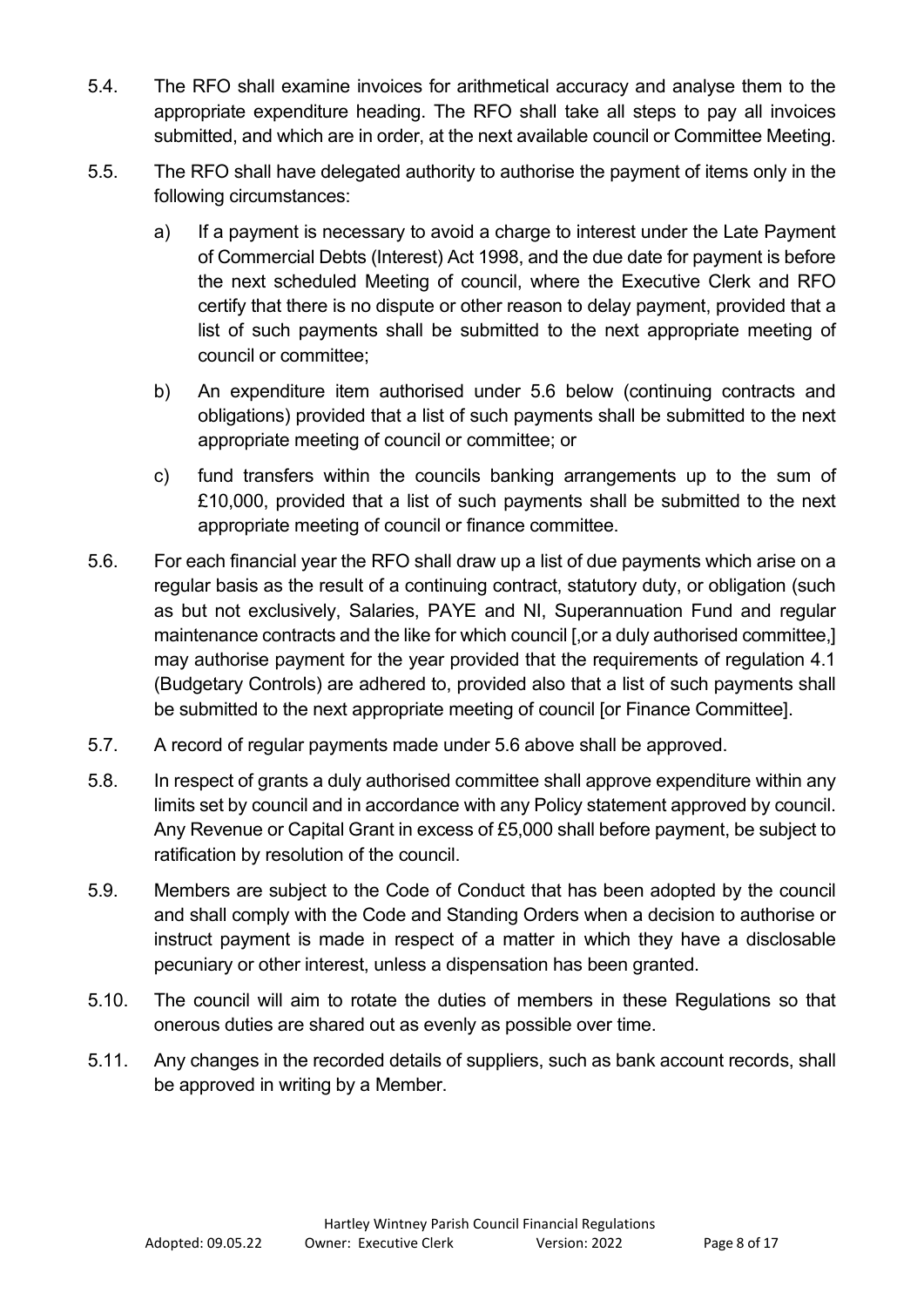## <span id="page-8-0"></span>**6. INSTRUCTIONS FOR THE MAKING OF PAYMENTS**

- 6.1. The council will make safe and efficient arrangements for the making of its payments.
- 6.2. Following authorisation under Financial Regulation 5 above, the council, a duly delegated committee or, if so delegated, the RFO shall give instruction that a payment shall be made.
- 6.3. All payments shall be effected by online bank payment, in accordance with a resolution of Council [or duly delegated Committee].
- 6.4. Payment drawn on the bank account in accordance with the schedule as presented to council or committee shall be signed by one member of council , ideally the Chairman or Chairman of the Finance Committee, and countersigned by the Executive Clerk, in accordance with a resolution instructing that payment. A member who is a bank signatory, having a connection by virtue of family or business relationships with the beneficiary of a payment, should not, under normal circumstances, be a signatory to the payment in question.
- 6.5. To indicate agreement of the details shown on the cheque or order for payment with the counterfoil and the invoice or similar documentation, the signatories shall each also initial the cheque counterfoil.
- 6.6. If thought appropriate by the council, payment for utility supplies (energy, telephone and water) and any National Non-Domestic Rates may be made by variable Direct Debit provided that the instructions are signed by two members and any payments are reported to council as made. The approval of the use of a variable Direct Debit shall be renewed by resolution of the council at least every two years.
- 6.7. If thought appropriate by the council, payment for certain items (principally Salaries) may be made by Banker's Standing Order provided that the instructions are signed, or otherwise evidenced by two members are retained and any payments are reported to council as made. The approval of the use of a Banker's Standing Order shall be renewed by resolution of the council at least every two years.
- 6.8. If thought appropriate by the council, payment for certain items may be made by BACS or CHAPS methods provided that the instructions for each payment are signed, or otherwise evidenced, by two authorised bank signatories are retained and any payments are reported to council as made. The approval of the use of BACS or CHAPS shall be renewed by resolution of the council at least every two years.
- 6.9. If thought appropriate by the council payment for certain items may be made by internet banking transfer provided evidence is retained showing which members approved the payment.
- 6.10. No employee or councillor shall disclose any PIN or password, relevant to the working of the council or its bank accounts, to any person not authorised in writing by the council or a duly delegated committee.
- 6.11. Regular back-up copies of the records on any computer shall be made to 'the cloud'.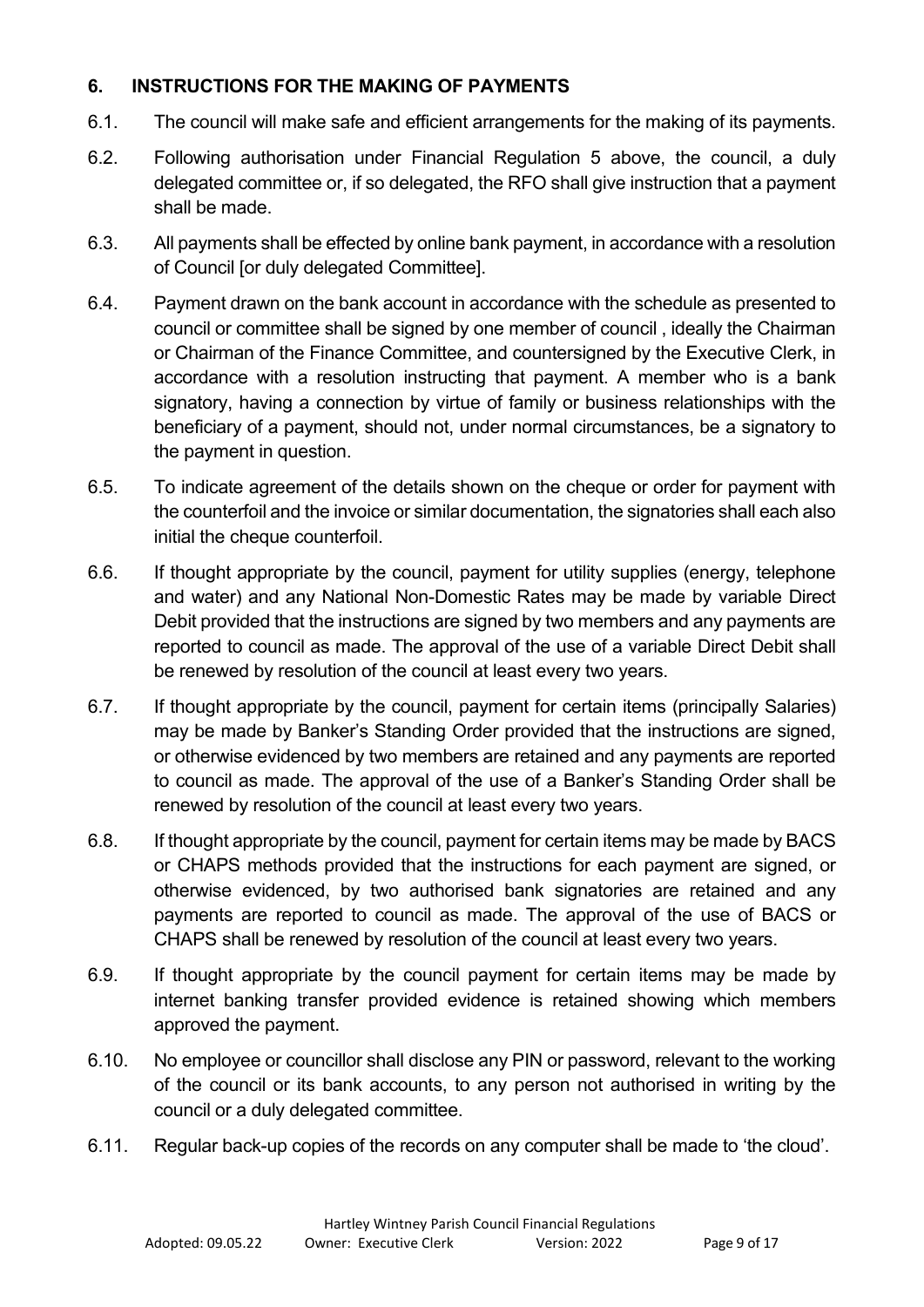- 6.12. The council, and any members using computers for the council's financial business, shall ensure that anti-virus, anti-spyware and firewall, software with automatic updates, together with a high level of security, is used.
- 6.13. Where internet banking arrangements are made with any bank, the Executive Clerk [RFO] shall be appointed as the Service Administrator. The Bank Mandate approved by the council shall identify a number of councillors who will be authorised to approve transactions on those accounts. The bank mandate will state clearly the amounts of payments that can be instructed by the use of the Service Administrator alone, or by the Service Administrator with a stated number of approvals.
- 6.14. Access to any internet banking accounts will be directly to the access page (which may be saved under "favourites"), and not through a search engine or e-mail link. Remembered or saved passwords facilities must not be used on any computer used for council banking work. Breach of this Regulation will be treated as a very serious matter under these regulations.
- 6.15. Changes to account details for suppliers, which are used for internet banking may only be changed on written hard copy notification by the supplier and supported by hard copy authority for change signed by the Executive Clerk [RFO] and the Chairman. A programme of regular checks of standing data with suppliers will be followed.
- 6.16. Any Debit Card issued for use will be specifically restricted to the Executive Clerk [RFO] and will also be restricted to a single transaction maximum value of £500 unless authorised by council or committee in writing (email) before any order is placed.
- 6.17. A pre-paid debit card may be issued to employees with varying limits. These limits will be set by the council [finance committee]. Transactions and purchases made will be reported to the [council] [relevant committee] and authority for topping-up shall be at the discretion of the [council] [relevant committee].
- 6.18. Any corporate credit card or trade card account opened by the council will be specifically restricted to use by the Executive Clerk [RFO] and shall be subject to automatic payment in full at each month-end. Personal credit or debit cards of members or staff shall not be used under any circumstances.
- 6.19. The RFO may provide petty cash to officers for the purpose of defraying operational and other expenses. Vouchers for payments made shall be forwarded to the RFO with a claim for reimbursement.
	- a) The RFO may maintain a petty cash float of £75-£100 for the purpose of defraying operational and other expenses. Vouchers for payments made from petty cash shall be kept to substantiate the payment.
	- b) Income received must not be paid into the petty cash float but must be separately banked, as provided elsewhere in these regulations.
	- c) Payments to maintain the petty cash float shall be shown separately on the schedule of payments presented to council under 5.2 above.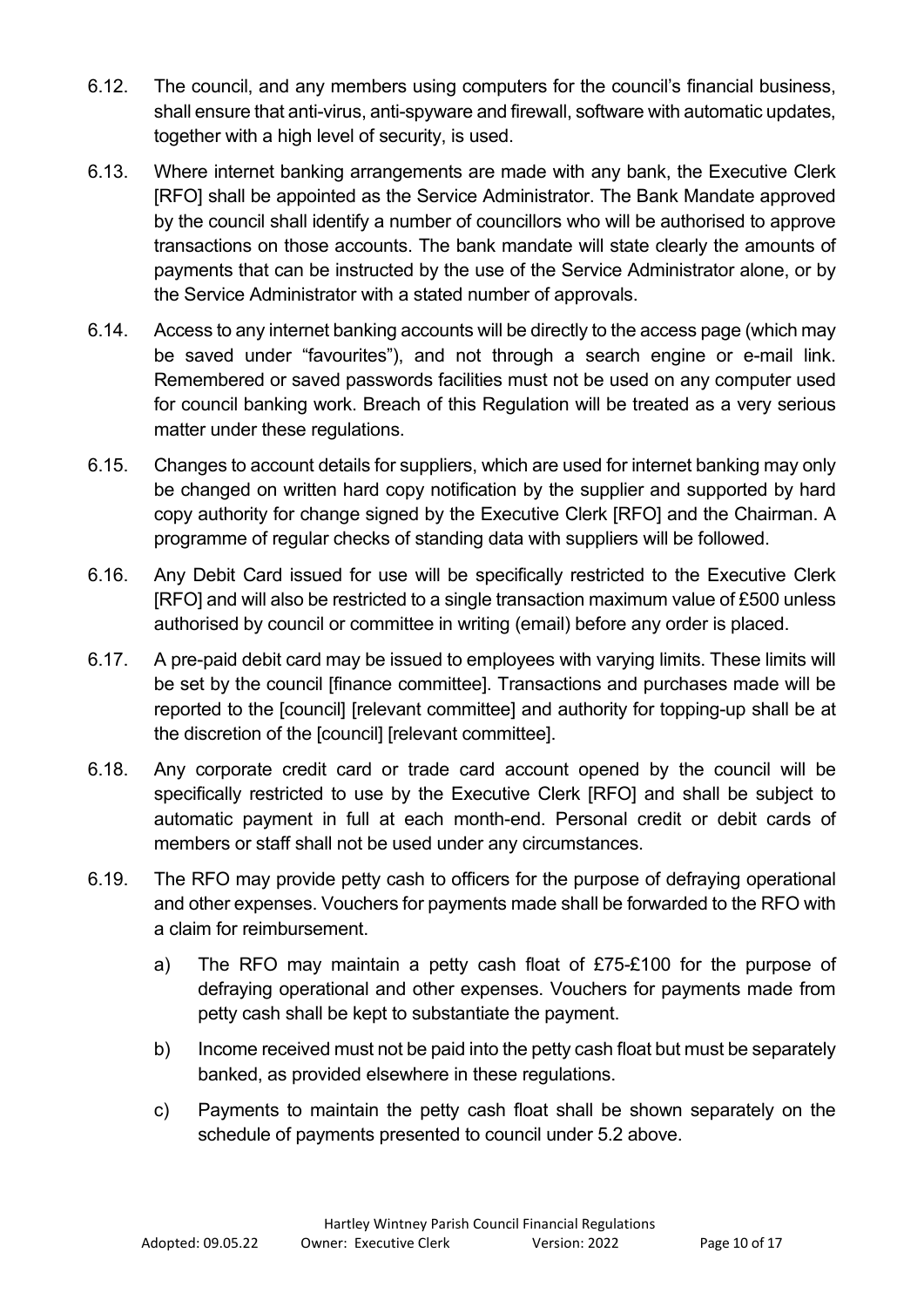## <span id="page-10-0"></span>**7. PAYMENT OF SALARIES**

- 7.1. As an employer, the council shall make arrangements to meet fully the statutory requirements placed on all employers by PAYE and National Insurance legislation. The payment of all salaries shall be made in accordance with payroll records and the rules of PAYE and National Insurance currently operating, and salary rates shall be as agreed by council, or duly delegated committee.
- 7.2. Payment of salaries and payment of deductions from salary such as may be required to be made for tax, national insurance and pension contributions, or similar statutory or discretionary deductions must be made in accordance with the payroll records and on the appropriate dates stipulated in employment contracts.
- 7.3. No changes shall be made to any employee's pay, emoluments, or terms and conditions of employment without the prior consent of the [council] [relevant committee].
- 7.4. Each and every payment to employees of net salary and to the appropriate creditor of the statutory and discretionary deductions shall be recorded in a separate confidential record (confidential cash book). This confidential record is not open to inspection or review (under the Freedom of Information Act 2000 or otherwise) other than:
	- a) by any councillor who can demonstrate a need to know;
	- b) by the internal auditor;
	- c) by the external auditor; or
	- d) by any person authorised under Audit Commission Act 1998, or any superseding legislation.
- 7.5. The total of such payments in each calendar month shall be reported with all other payments as made as may be required under these Financial Regulations, to ensure that only payments due for the period have actually been paid.
- 7.6. An effective system of personal performance management should be maintained for the senior officers.
- 7.7. Any termination payments shall be supported by a clear business case and reported to the council. Termination payments shall only be authorised by council.
- 7.8. Before employing interim staff the council must consider a full business case.

## <span id="page-10-1"></span>**8. LOANS AND INVESTMENTS**

- 8.1. All borrowings shall be effected in the name of the council, after obtaining any necessary borrowing approval. Any application for borrowing approval shall be approved by Council as to terms and purpose. The application for Borrowing Approval, and subsequent arrangements for the Loan shall only be approved by full council.
- 8.2. Any financial arrangement which does not require formal Borrowing Approval from the Secretary of State/Welsh Assembly Government (such as Hire Purchase or Leasing of tangible assets) shall be subject to approval by the full council. In each case a report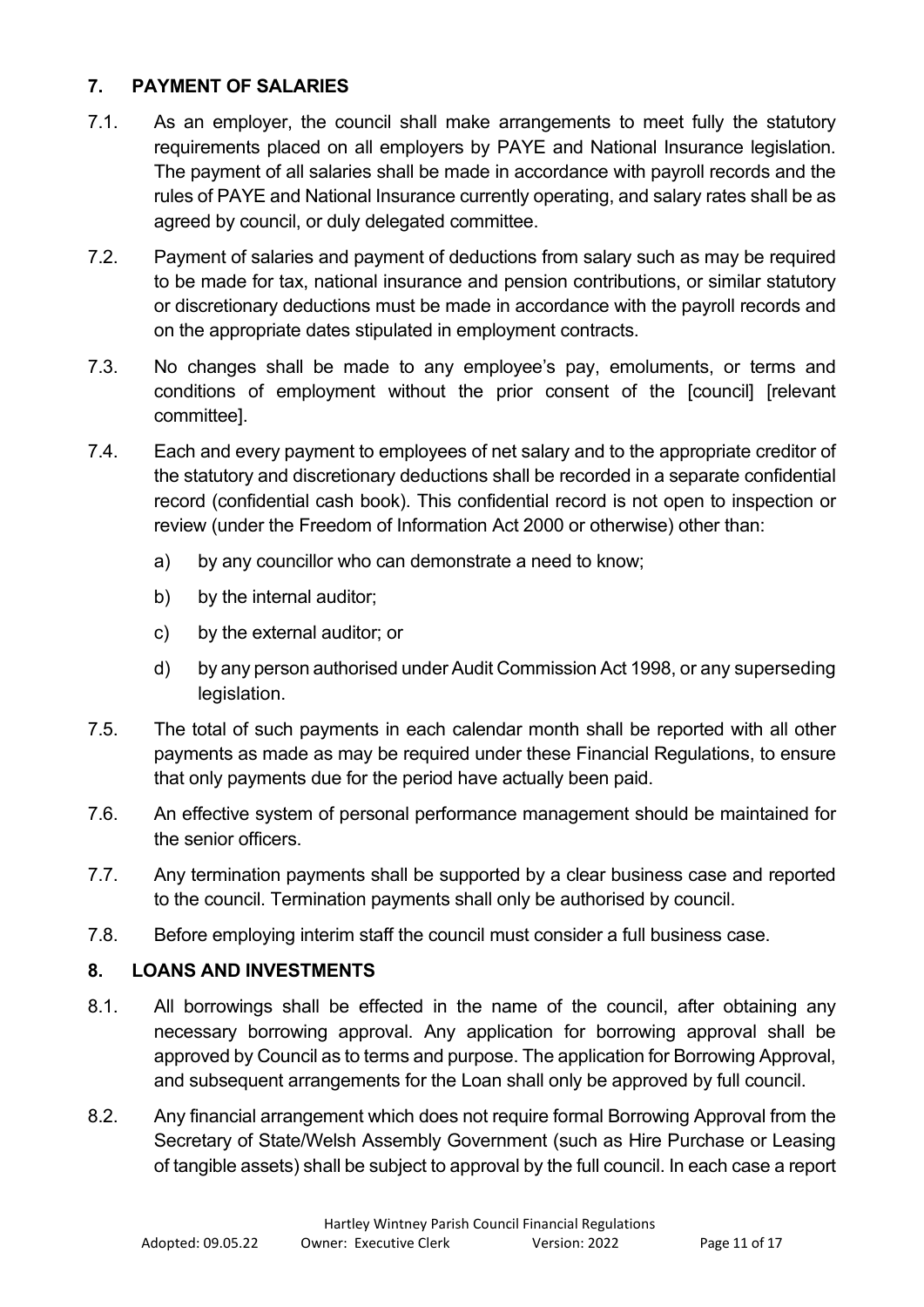in writing shall be provided to council in respect of value for money for the proposed transaction.

- 8.3. The council will arrange with the council's Banks and Investment providers for the sending of a copy of each statement of account to the Chairman of the council at the same time as one is issued to the Executive Clerk [RFO].
- 8.4. All loans and investments shall be negotiated in the name of the Council and shall be for a set period in accordance with council policy.
- 8.5. The council shall consider the need for an Investment Strategy and Policy which, if drawn up, shall be in accordance with relevant regulations, proper practices and guidance. Any Strategy and Policy shall be reviewed by the council at least annually.
- 8.6. All investments of money under the control of the council shall be in the name of the council.
- 8.7. All investment certificates and other documents relating thereto shall be retained in the custody of the RFO.
- 8.8. Payments in respect of short term or long term investments, including transfers between bank accounts held in the same bank, or branch, shall be made in accordance with Regulation 5 (Authorisation of payments) and Regulation 6 (Instructions for payments).

## <span id="page-11-0"></span>**9. INCOME**

- 9.1. The collection of all sums due to the council shall be the responsibility of and under the supervision of the RFO.
- 9.2. Particulars of all charges to be made for work done, services rendered or goods supplied shall be agreed annually by the council, notified to the RFO and the RFO shall be responsible for the collection of all accounts due to the council.
- 9.3. The council will review all fees and charges at least annually, following a report of the Executive Clerk.
- 9.4. Any sums found to be irrecoverable and any bad debts shall be reported to the council and shall be written off in the year.
- 9.5. All sums received on behalf of the council shall be banked intact as directed by the RFO. In all cases, all receipts shall be deposited with the council's bankers with such frequency as the RFO considers necessary.
- 9.6. The origin of each receipt shall be entered on the paying-in slip.
- 9.7. Personal cheques shall not be cashed out of money held on behalf of the council.
- 9.8. The RFO shall promptly complete any VAT Return that is required. Any repayment claim due in accordance with VAT Act 1994 section 33 shall be made at least annually coinciding with the financial year end.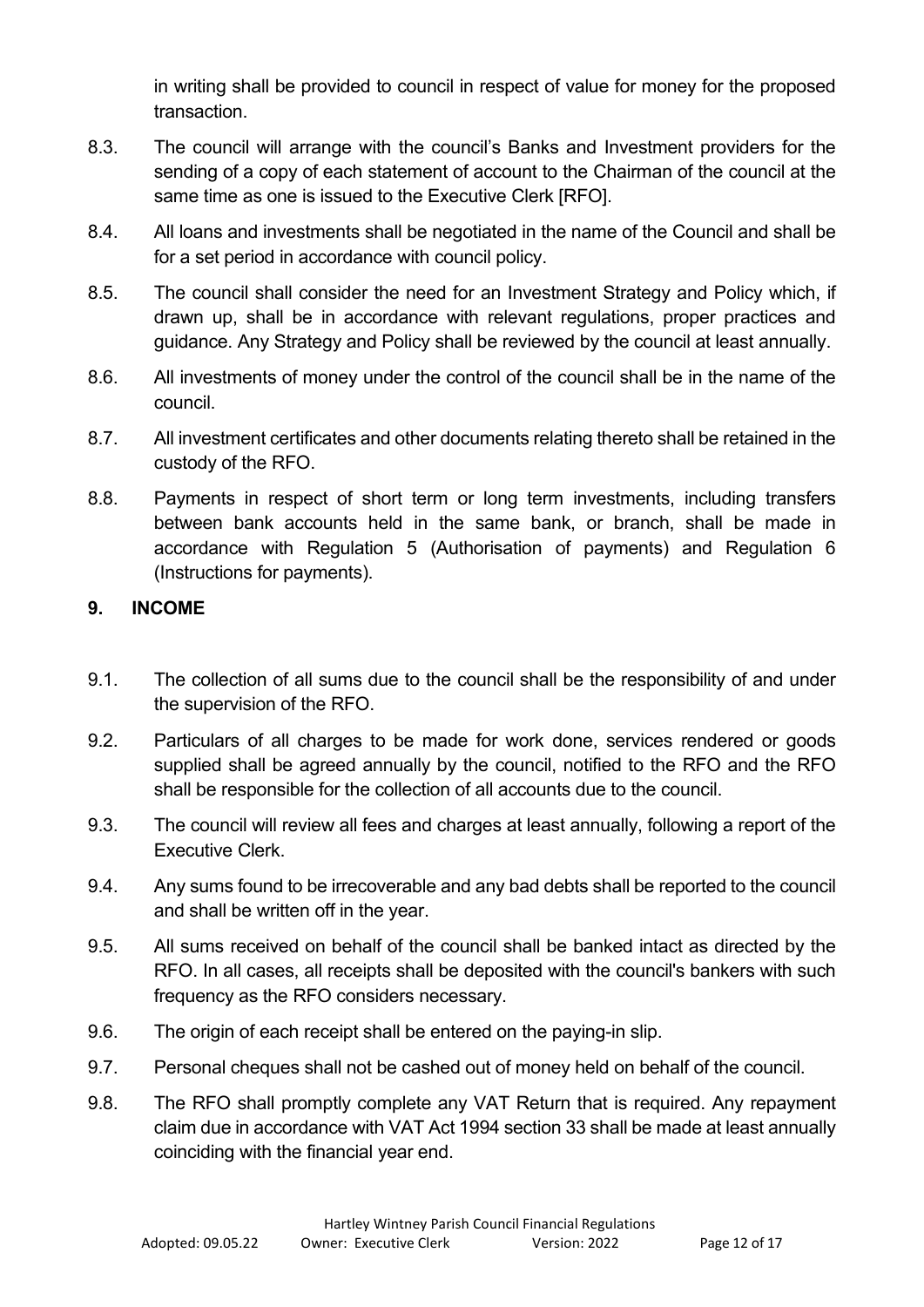- 9.9. Where any significant sums of cash are regularly received by the council, the RFO shall take such steps as are agreed by the council to ensure that more than one person is present when the cash is counted in the first instance, that there is a reconciliation to some form of control such as ticket issues, and that appropriate care is taken in the security and safety of individuals banking such cash.
- 9.10. Any income arising which is the property of a charitable trust shall be paid into a charitable bank account. Instructions for the payment of funds due from the charitable trust to the council (to meet expenditure already incurred by the authority) will be given by the Managing Trustees of the charity meeting separately from any council meeting (see also Regulation 16 below) ].

# <span id="page-12-0"></span>**10. ORDERS FOR WORK, GOODS AND SERVICES**

- 10.1. An official order or letter (email) shall be issued for all work, goods and services unless a formal contract is to be prepared or an official order would be inappropriate. Copies of orders shall be retained.
- 10.2. Records shall be controlled by the RFO.
- 10.3. All members and Officers are responsible for obtaining value for money at all times. An officer issuing an official order shall ensure as far as reasonable and practicable that the best available terms are obtained in respect of each transaction, usually by obtaining three or more quotations or estimates from appropriate suppliers, subject to any *de minimis* provisions in Regulation 11 (I) below and for orders over £1000.
- 10.4. A member may not issue an official order or make any contract on behalf of the council.
- 10.5. The RFO shall verify the lawful nature of any proposed purchase before the issue of any order, and in the case of new or infrequent purchases or payments, the RFO shall ensure that the statutory authority shall be reported to the meeting at which the order is approved so that the Minutes can record the power being used.

# <span id="page-12-1"></span>**11. CONTRACTS**

- 11.1. Procedures as to contracts are laid down as follows:
	- a. Every contract shall comply with these financial regulations, and no exceptions shall be made otherwise than in an emergency provided that this regulation need not apply to contracts which relate to items (i) to (vi) below:

i.for the supply of gas, electricity, water, sewerage and telephone services;

- ii. for specialist services such as are provided by solicitors, accountants, surveyors and planning consultants;
- iii. for work to be executed or goods or materials to be supplied which consist of repairs to or parts for existing machinery or equipment or plant;
- iv. for work to be executed or goods or materials to be supplied which constitute an extension of an existing contract by the Council;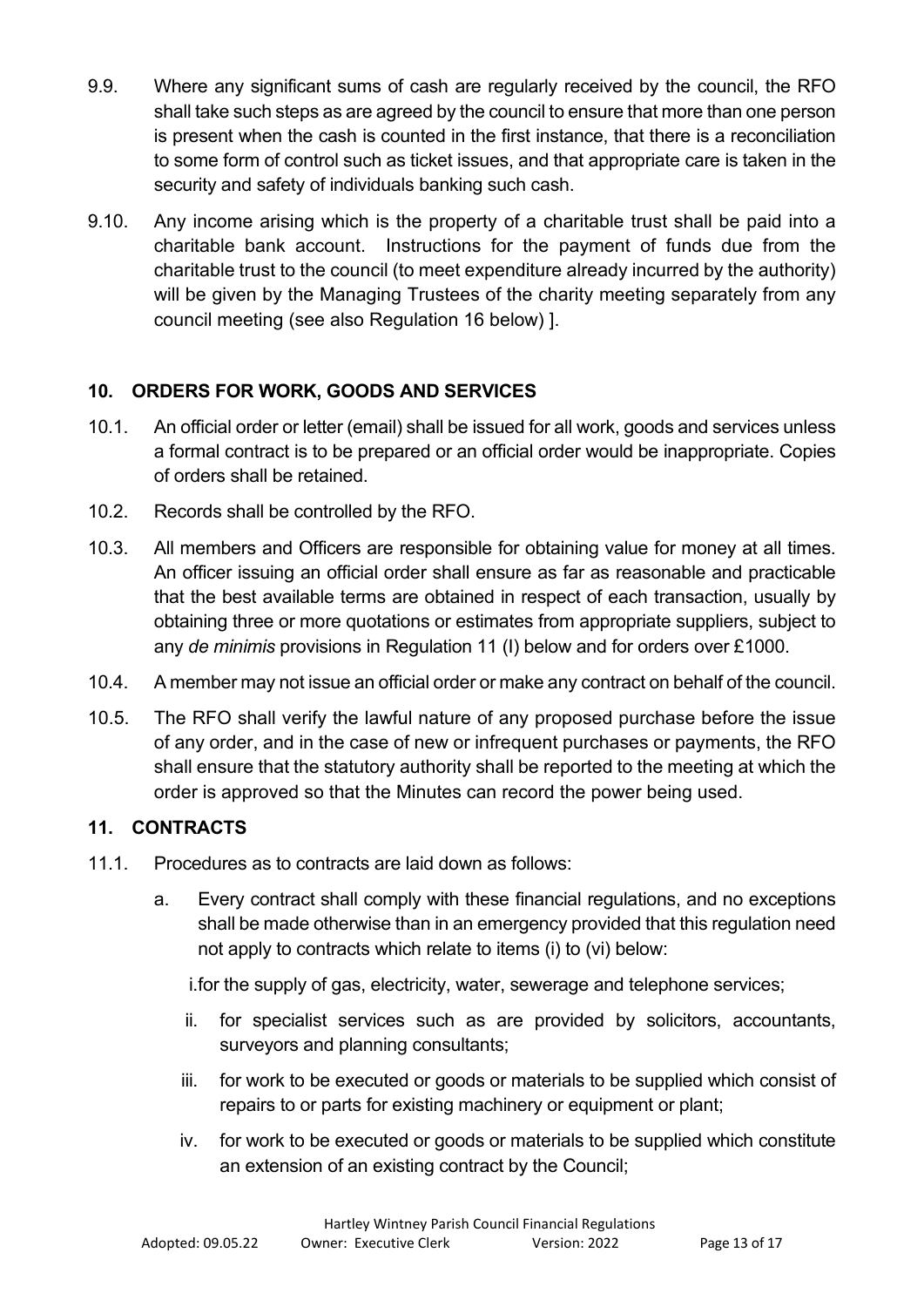- v. for additional audit work of the external Auditor up to an estimated value of £500 (in excess of this sum the RFO shall act after consultation with the Chairman and Vice Chairman of council); and
- vi. for goods or materials proposed to be purchased which are proprietary articles and / or are only sold at a fixed price.
- b. Where the council intends to procure or award a public supply contract, public service contract or public works contract as defined by The Public Contracts Regulations 2015 ("the Regulations") which is valued at £25,000 or more, the council shall comply with the relevant requirements of the Regulations<sup>[2](#page-13-0)</sup>.
- c. The full requirements of The Regulations, as applicable, shall be followed in respect of the tendering and award of a public supply contract, public service contract or public works contract which exceed thresholds.
- d. When applications are made to waive financial regulations relating to contracts to enable a price to be negotiated without competition the reason shall be embodied in a recommendation to the council.
- e. Such invitation to tender shall state the general nature of the intended contract and the Executive Clerk shall obtain the necessary technical assistance to prepare a specification in appropriate cases. The invitation shall in addition state that tenders must be addressed to the Executive Clerk in the ordinary course of post. Each tendering firm shall be supplied with a specifically marked envelope in which the tender is to be sealed and remain sealed until the prescribed date for opening tenders for that contract.
- f. All sealed tenders shall be opened at the same time on the prescribed date by the Executive Clerk in the presence of at least one member of council.
- g. Any invitation to tender issued under this regulation shall be subject to Standing Orders, number 18 [3](#page-13-1) and shall refer to the terms of the Bribery Act 2010.
- h. When it is to enter into a contract of less than £25,000 in value for the supply of goods or materials or for the execution of works or specialist services other than such goods, materials, works or specialist services as are excepted as set out in paragraph (a) the Executive Clerk or RFO shall obtain 3 quotations (priced descriptions of the proposed supply); where the value is below £5,000 and above £750 the Executive Clerk or RFO shall strive to obtain 3 estimates. Otherwise, Regulation 10.3 above shall apply.
	- i. The council shall not be obliged to accept the lowest or any tender, quote or estimate.
	- j. Should it occur that the council, or duly delegated committee, does not accept any tender, quote or estimate, the work is not allocated and the council requires

<span id="page-13-1"></span><span id="page-13-0"></span><sup>&</sup>lt;sup>2</sup> The Regulations require councils to use the Contracts Finder website to advertise contract opportunities, set out the procedures to be followed in awarding new contracts and to publicise the award of new contracts <sup>3</sup> Based on NALC's model standing order 18d in Local Councils Explained © 2013 National Association of Local Councils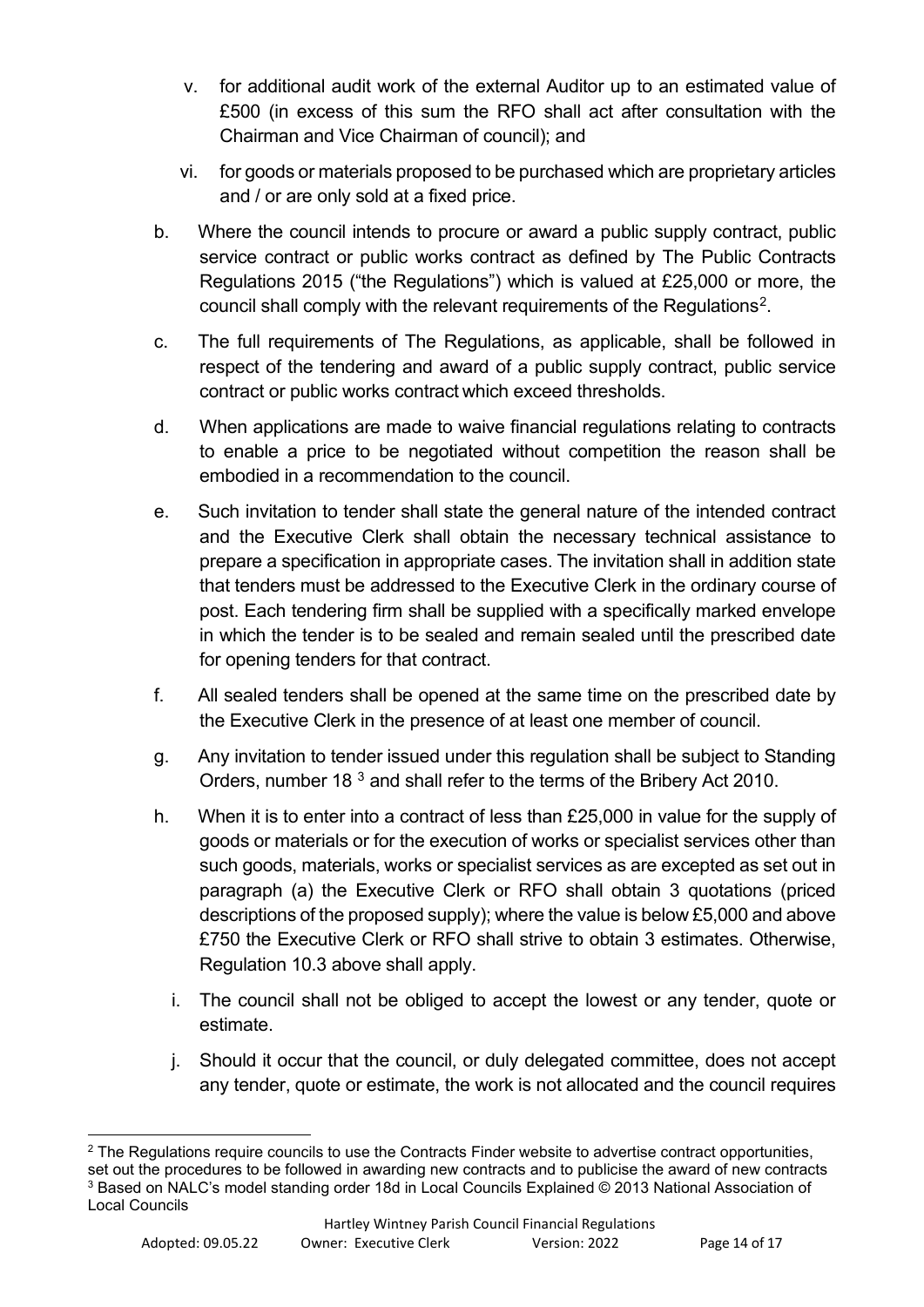further pricing, provided that the specification does not change, no person shall be permitted to submit a later tender, estimate or quote who was present when the original decision making process was being undertaken.

# <span id="page-14-0"></span>**12. PAYMENTS UNDER CONTRACTS FOR BUILDING OR OTHER CONSTRUCTION WORKS (PUBLIC WORKS CONTRACTS)**

- 12.1. Payments on account of the contract sum shall be made within the time specified in the contract by the RFO upon authorised certificates of the architect or other consultants engaged to supervise the contract (subject to any percentage withholding as may be agreed in the particular contract).
- 12.2. Where contracts provide for payment by instalments the RFO shall maintain a record of all such payments. In any case where it is estimated that the total cost of work carried out under a contract, excluding agreed variations, will exceed the contract sum of 5% or more a report shall be submitted to the council.
- 12.3. Any variation to a contract or addition to or omission from a contract must be approved by the council and Clerk to the contractor in writing, the council being informed where the final cost is likely to exceed the financial provision.

## <span id="page-14-1"></span>**13. STORES AND EQUIPMENT**

- 13.1. The officer in charge of each section shall be responsible for the care and custody of stores and equipment in that section.
- 13.2. Delivery Notes shall be obtained in respect of all goods received into store or otherwise delivered and goods must be checked as to order and quality at the time delivery is made.
- 13.3. Stocks shall be kept at the minimum levels consistent with operational requirements.
- 13.4. The RFO shall be responsible for periodic checks of stocks and stores at least annually.

## <span id="page-14-2"></span>**14. ASSETS, PROPERTIES AND ESTATES**

- 14.1. The Executive Clerk shall make appropriate arrangements for the custody of all title deeds and Land Registry Certificates of properties held by the council. The RFO shall ensure a record is maintained of all properties held by the council, recording the location, extent, plan, reference, purchase details, nature of the interest, tenancies granted, rents payable and purpose for which held in accordance with Accounts and Audit Regulations.
- 14.2. No tangible moveable property shall be purchased or otherwise acquired, sold, leased or otherwise disposed of, without the authority of the council, together with any other consents required by law, save where the estimated value of any one item of tangible movable property does not exceed £500.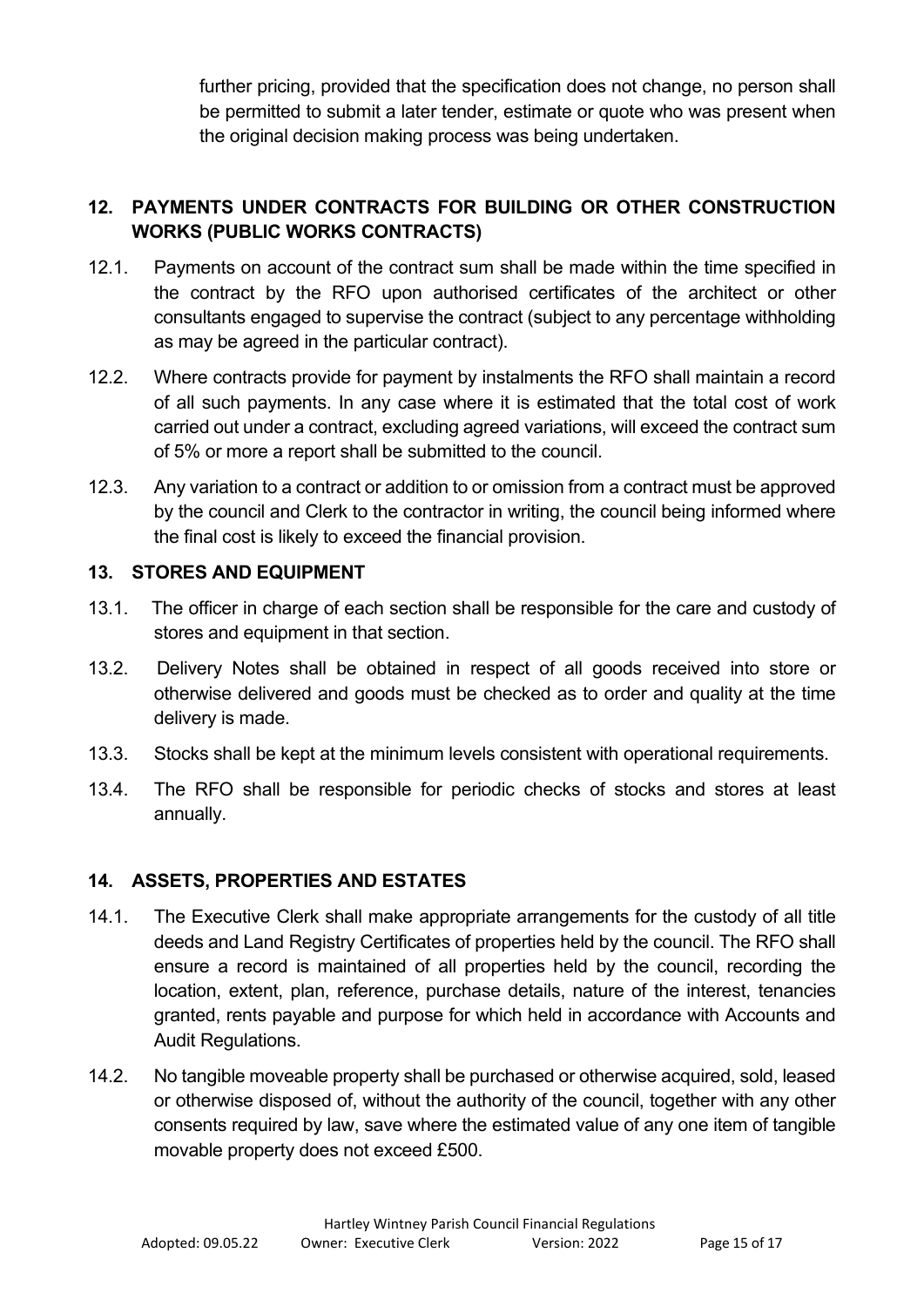- 14.3. No real property (interests in land) shall be sold, leased or otherwise disposed of without the authority of the council, together with any other consents required by law, In each case a Report in writing shall be provided to council in respect of valuation and surveyed condition of the property (including matters such as planning permissions and covenants) together with a proper business case (including an adequate level of consultation with the electorate).
- 14.4. No real property (interests in land) shall be purchased or acquired without the authority of the full council. In each case a Report in writing shall be provided to council in respect of valuation and surveyed condition of the property (including matters such as planning permissions and covenants) together with a proper business case (including an adequate level of consultation with the electorate).
- 14.5. Subject only to the limit set in Reg. 14.2 above, no tangible moveable property shall be purchased or acquired without the authority of the full council. In each case a Report in writing shall be provided to council with a full business case.
- 14.6. The RFO shall ensure that an appropriate and accurate Register of Assets and Investments is kept up to date. The continued existence of tangible assets shown in the Register shall be verified at least annually, possibly in conjunction with a health and safety inspection of assets.

## <span id="page-15-0"></span>**15. INSURANCE**

- 15.1. Following the annual risk assessment (per Financial Regulation 17), the RFO shall effect all insurances and negotiate all claims on the council's insurers.
- 15.2. The RFO shall keep a record of all insurances effected by the council and the property and risks covered thereby and annually review it.
- 15.3. The RFO shall be notified of any loss liability or damage or of any event likely to lead to a claim, and shall report these to council at the next available meeting.
- 15.4. All appropriate members and employees of the council shall be included in a suitable form of security or fidelity guarantee insurance which shall cover the maximum risk exposure as determined [annually] by the council, or duly delegated committee.

## <span id="page-15-1"></span>**16. RISK MANAGEMENT**

- 16.1. The council is responsible for putting in place arrangements for the management of risk. The Executive Clerk [RFO] shall prepare, for approval by the council, risk management policy statements in respect of all activities of the council. Risk policy statements and consequential risk management arrangements shall be reviewed by the council at least annually.
- 16.2. When considering any new activity, the Executive Clerk [RFO] shall prepare a draft risk assessment including risk management proposals for consideration and adoption by the council.